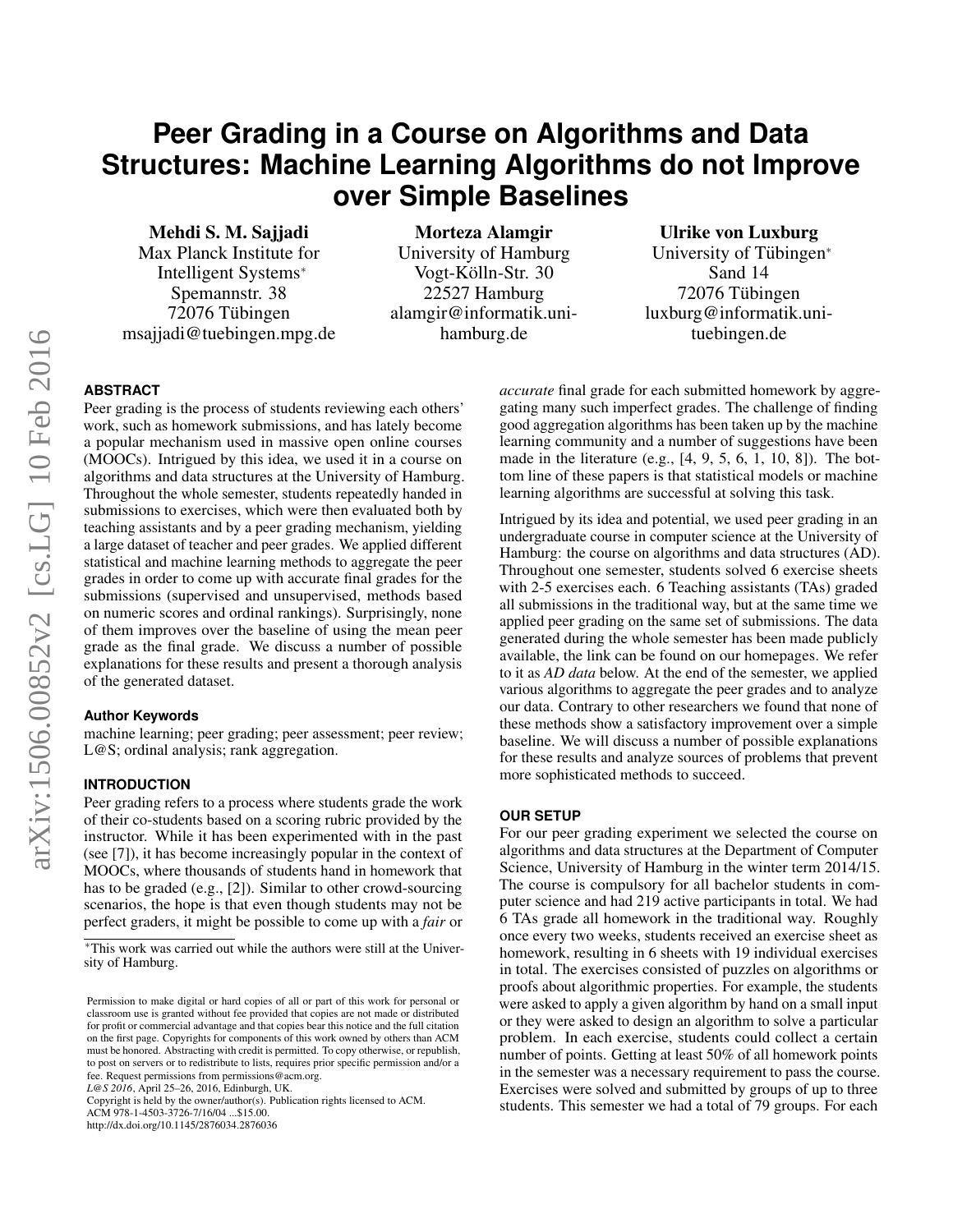individual exercise, every group handed in their submission via an online system (we used a modification of the moodle open source platform<sup>[1](#page-1-0)</sup>). After the submission deadline, a sample solution together with assessment criteria was posted online by the course instructor. We tried to describe all possible correct solutions to the exercises, point out pitfalls or common errors and discuss details about the grading procedure. Grading took place simultaneously in the following three different ways.

(i) Self grading. The students were asked to read and understand the sample solution and then grade their own submission first. While they solved exercises in groups of three, the self grading took place individually, resulting in 3 self grades per submission.

(ii) Peer grading. Each student graded 2 randomly selected submissions of other groups, resulting in about 6 peer grades per submission. Grading was double-blind.

(iii) TA grading. All submissions were furthermore randomly assigned to and graded by one of the 6 TAs.

In two exercise sheets, we experimented with slightly altered settings. In one case, we increased the number of peer grades by each reviewer from 2 to 5, which results in about 15 peer grades for each submission. On another exercise sheet, we applied ordinal peer grading: Instead of assigning every submission an absolute grade, we gave each student a total of 5 peer submissions and asked them to only rank these submissions from worst to best.

In order to ensure that the students take their peer grading duties seriously, we made a reasonable peer grading performance a mandatory requirement to pass the course: students were required to participate in the peer grading of at least 5 exercise sheets, and we announced that sloppy grading behavior would not be tolerated. Moreover, the peer grades contributed to the final grades for the submissions with a weight of 20% (with the other 80% being the respective TA grade). An anonymous questionnaire at the end of the semester revealed that about half the students liked the concept of peer grading, had the impression that it helped them deepen their understanding, and would like to repeat it in another course. The other half of the students did not like it, mainly because it had taken too much of their time.

## **ALGORITHMS FOR ESTIMATING TRUE GRADES**

From a statistical or machine learning point of view, the most interesting questions in the context of peer grading are the following.

(i) Unsupervised setting. In the complete absence of TA or instructor grades, is it possible to take several "imperfect" peer grades and to aggregate them into a "fair" or "accurate" final grade for each submission? MOOCs traditionally have this setting.

(ii) Supervised setting In a setting where partial grading is available by an instructor, is it possible to predict or recover the instructor's grades based on aggregated peer grades? If instead of a single instructor, partial grading is performed by several TAs, is it possible to predict missing grades in the quality of TA grades or even better? This is a realistic scenario in large university courses.

(iii) Adversarial setting Is it possible to come up with a grading scheme that is robust against adversarial behavior of individuals (such as students deliberately giving everyone very high grades or trying to downgrade others) or adversarial attacks of groups of students (such as a cartel of students that act together in order to fool the grading procedure)?

Our work focuses on the first two questions. Let us introduce some notation. Over the course of the semester, students solved and graded several exercises. Fix one exercise and suppose that submissions  $s_1, s_2, \ldots$  to this exercise have been handed in by the students. Consider a set of graders *g*1,*g*2,.... By  $score(s, g)$  we denote the score given to submission *s* by grader *g*. In the unsupervised scenario, we do not have any data on what the "true" score of each submission should be. Instead, the standard approach is to simply *define* the true score score(*s*,*true*) as the population average over the scores of *all* potential graders. As we only observe the scores of few graders in practice, the goal of an unsupervised algorithm is to correct for inaccuracies that are introduced by the actual grading procedure. In the supervised setting the true score may be given by the instructor or TAs. The goal of supervised peer grading algorithms is to give an estimate score(*s*, *estimated*) of the true scores for all submissions based on the set of the given peer grades.

Depending on whether the focus is on the absolute values of the scores or just on the ranking of the submissions, the model performance is evaluated using different error functions. We use the *L*<sup>2</sup> error to compare the absolute score values and the Kendall- $\tau$  error to compare the rankings induced by the scores. The Kendall- $\tau$  error between two rankings counts the number of pairs of items for which the ranking order is inversed. For each pair of items an error of 0 is given for agreement, 1 for inversion, and an error of 0.5 if exactly one of the rankings gives both items the same rank. The final Kendall- $\tau$  error is the mean over the errors for all possible pairs.

## **Unsupervised models**

Mean and Median. We simply estimate the true score of a submission by taking the mean (resp. median) of all peer grades for this submission. These algorithms serve as baseline.

Unsupervised-single-task (UST). Following [\[4\]](#page-9-2), we make some model-based assumptions. Fix a single exercise. We assume that the true scores of all submissions to this exercise are normally distributed as  $\mathcal{N}(\mu_{score}, \sigma_{score}^2)$ . Each grader *g* has an inherent bias(*g*) and a certain reliability(*g*). The intuition is that the bias models the tendency of a grader to generally give high scores or to be very strict, whereas the reliability accounts for the variance in the grading performance. Formally, if a submission *s* has a true score(*s*,*true*), then the grade reported by *g* is normally distributed as

$$
\mathcal{N}\Big(\text{score}(s, true) + \text{bias}(g), 1/\text{reliability}(g)\Big).
$$

As the actual true score is not known, it is replaced by the current estimate score(*s*, *estimated*) in practice. The bias of

<span id="page-1-0"></span><sup>1</sup>https://moodle.org/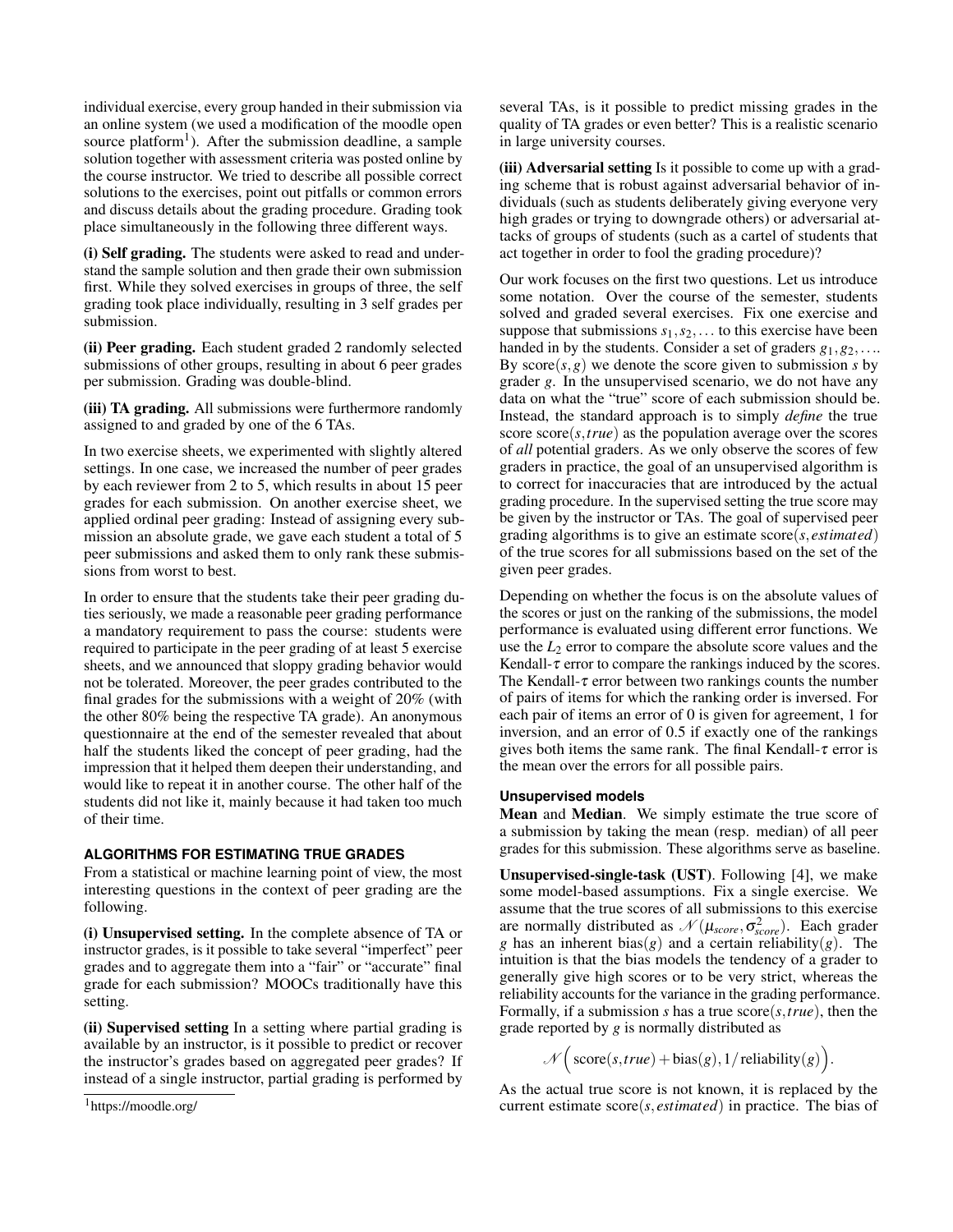

<span id="page-2-0"></span>Figure 1. Fitting UST and UMT on artificial data (100 submissions, 100 graders, 5 exercises). The panels show the *L*<sup>2</sup> and Kendall-τ errors of the estimated grades with respect to the actual underlying true grades. The box plots show the distribution over the errors of 100 independently generated datasets while the number of peer grades per submission increases along the x-axis. Left: Dataset generated according to UMT's model assumptions with reasonably realistic hyperparameters (true scores generated with  $\mathcal{N}(1/2, 1/6^2)$ , bias  $\mathcal{N}(0, 1/8^2)$  and reliability  $\Gamma(3, 1/30)$ ). Right: Skewed true score distribution according to Weibull( $3/2$ ,  $1/3$ ) and additionally, 20 graders always draw scores uniformly at random while bias and reliability for the remaining 80 graders is modeled as before.

all graders is distributed as  $\mathcal{N}(0, \sigma_{bias}^2)$  and the reliability is Gamma-distributed as  $\Gamma(\alpha, \beta)$ . The hyperparameters  $\mu_{\text{score}}$ ,  $\sigma_{score}, \sigma_{bias}, \alpha, \beta$  can be used to control the weight of bias and reliability estimation as well as the strength of regularization. The goal is to fit the model to the observed data and to learn the parameters bias $(g)$ , reliability $(g)$  and score $(s, estimated)$ . For this purpose we use the EM algorithm, which [\[4\]](#page-9-2) found to give results similar to those obtained by more elaborate Gibbs sampling procedures.

Unsupervised-multiple-tasks (UMT). In our course, each student graded a total of about 57 different submissions for 19 exercises over the whole semester. While the UST model just learns from one exercise at a time, the UMT model learns the parameters jointly over all exercises. UMT's basic assumption that the bias and reliability of a grader are inherent attributes and do not vary over different exercises could lead to more accurate estimates as there is much more data to work with.

Evaluating UST and UMT on artificial data confirms the finding in [\[4\]](#page-9-2) that such models do a remarkable job at recovering the true underlying score, see Figure [1](#page-2-0) for an illustration. As more grades per submission are added, UST performs almost as well as UMT and they both beat simple algorithms such as mean and median by far. For example, UMT only needs 4 grades per submission to reach the error rates of the mean algorithm with 9 peer grades as seen in the left figures. In particular, the models even work reasonably well on artificial data with a model mismatch, i.e. data that has not been generated according to the model assumptions.

Ordinal models. It has been suggested that instead of collecting numeric grades for each submission (cardinal peer grading), it might be more reliable to ask each student to only *rank* a set of submissions. Using those partial rankings of each reviewer, the purpose of the ordinal algorithms is to generate an overall ranking of all submissions and to assign them cardinal rankings following a certain score distribution.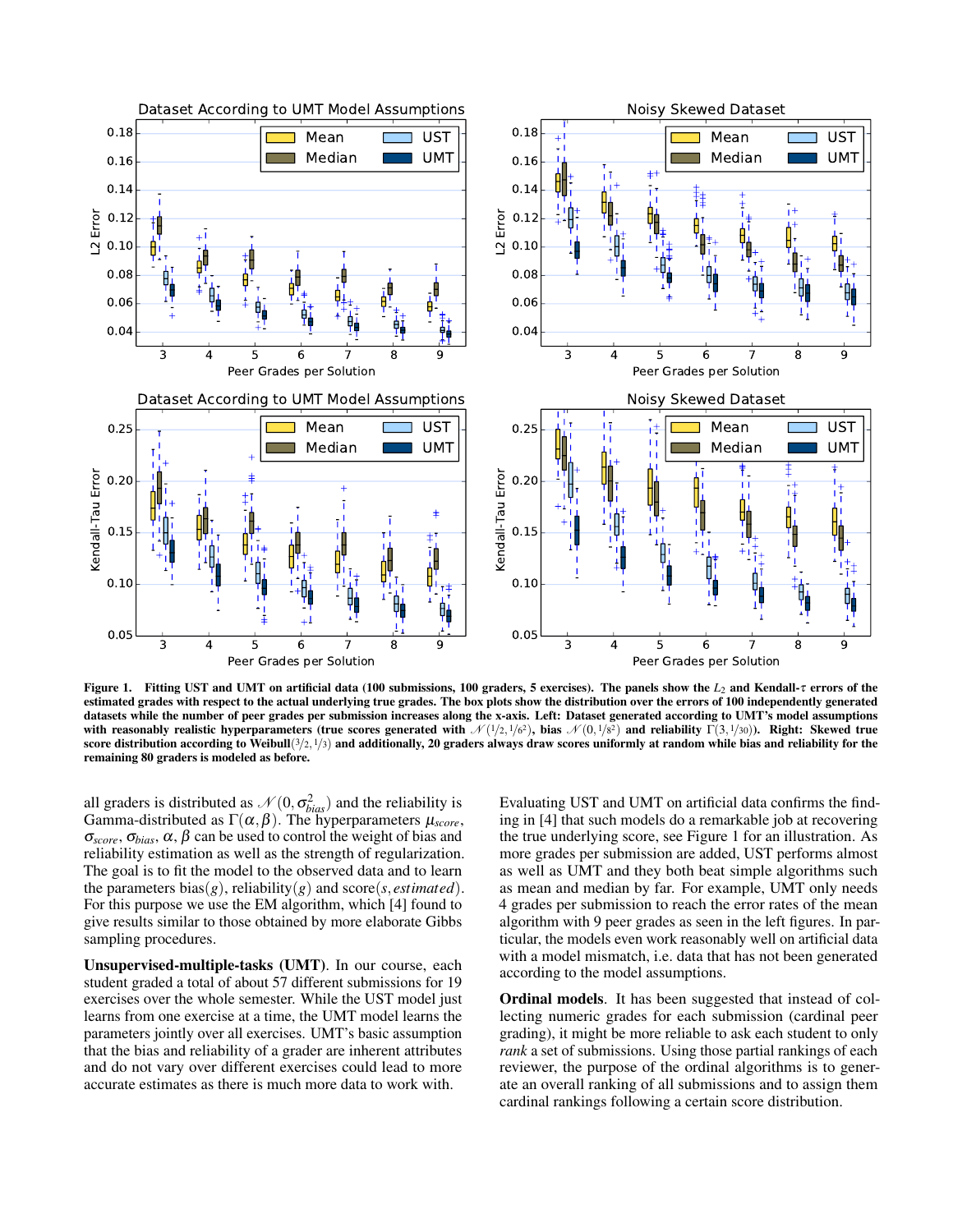

<span id="page-3-0"></span>Figure 2. Fitting the ordinal algorithms on artificial data (100 submissions, 100 graders, 1 exercise, 6 peer grades per submission) according to UMT model assumptions (left) and on the noisy skewed dataset (right) as in Figure [1.](#page-2-0) The two bars for BC, MAL, MALS, THUR and PL show the performance without (left bar) and with (right bar) reliability estimation.

A very simple algorithm for this purpose is Borda Count **(BC)**. Given a ranked set of submissions  $s_0 < \ldots < s_k$  by a reviewer (where  $k+1$  is the number of reported grades by each reviewer), the algorithm gives submission  $s_i$  the score *i* that is the number of submissions that were ranked lower than *s<sup>i</sup>* . The sums of these scores for each submission determine the overall BC score. A number of more elaborate models have been described for this purpose in [\[5\]](#page-9-4): Mallows (MAL) and scored Mallows (MALS), Bradley-Terry (BT), Thurstone (THUR) and Plackett-Luce (PL).

We will focus here on the BT model, which assumes that the likelihood of switching the ranking of a pair of submissions depends on the distance of their true scores and on the reliability of the grader:

$$
P(\text{score}(s_1, true) > \text{score}(s_2, true))
$$
  
= 
$$
\frac{1}{1 + \exp(-\text{reliability}(g) \cdot (\text{score}(s_1, g) - \text{score}(s_2, g)))}
$$

The scores and reliabilities are then estimated using an alternating stochastic gradient descent algorithm. The performance of the ordinal algorithms in comparison to the Mean baseline on artificial datasets is shown in Figure [2.](#page-3-0) Note that the Mean baseline is computed on the actual grades as opposed to the ordinal models that only have access to the rankings. Nonetheless, all ordinal models but MAL beat the Mean algorithm. The reliability estimation only shows improvements in the right figure, which is unsurprising, as ordinal grading implicitly applies a threshold for inaccuracies in the reported grades: while it is likely that a reviewer misses the true cardinal grade, getting just the order right is much easier, so the effects of the reliability estimation are only visible here when a large portion of the reviewers is reporting random grades. Increasing the magnitude of the bias values for the reviewers decreases the performance of the Mean algorithm while that only has a negligible effect on the ordinal models (not shown in the figure).

#### **Supervised models**

In the supervised models, the goal is to learn to use the peer grades to predict the true grades as given by an instructor. In our case, we take the grades provided by the TAs as ground truth. We consider the following two approaches.

Supervised-naive (SN). As baseline we use the following naive algorithm. For all exercises, the submissions are split into a training set and a test set. We use the TA grades as ground truth for the training sets to estimate the overall student grader biases. With those bias estimates, we compute the biascorrected mean scores. Denote the submissions that student *g* graded over the whole course in the training set by *s*1,...,*sn*. Taking the TA grades as true scores, we calculate the overall bias for the student as

bias
$$
(g)
$$
 =  $\frac{1}{n} \sum_{i=1}^{n} \text{score}(s_i, g) - \text{score}(s_i, true).$ 

On the test set, let  $g_1, \ldots, g_k$  be all students who graded submission *s*. The bias-corrected mean score is then given as

score(s, estimated) = 
$$
\frac{1}{k} \sum_{j=1}^{k} \text{score}(s, g_j)
$$
 - bias(g<sub>j</sub>).

Supervised-multiple-tasks (SMT). Another approach is to incorporate the TA grades directly into the UMT model. For some subset of the submissions, the respective TA grades are put into the model like any other peer grade, but the TA reliabilities are set to a high constant. This automatically corrects the student reviewer biases towards the TA grades and also gives higher reliabilities to students that grade similar to the TAs. To see how much this improves the overall accuracy, the error is only computed on submissions whose TA grades are unknown to the model.

#### **Linking the data**

While all introduced models estimate the scores, bias and reliability in a very direct way, more accurate results might be obtained by linking up the data in other ways. For example,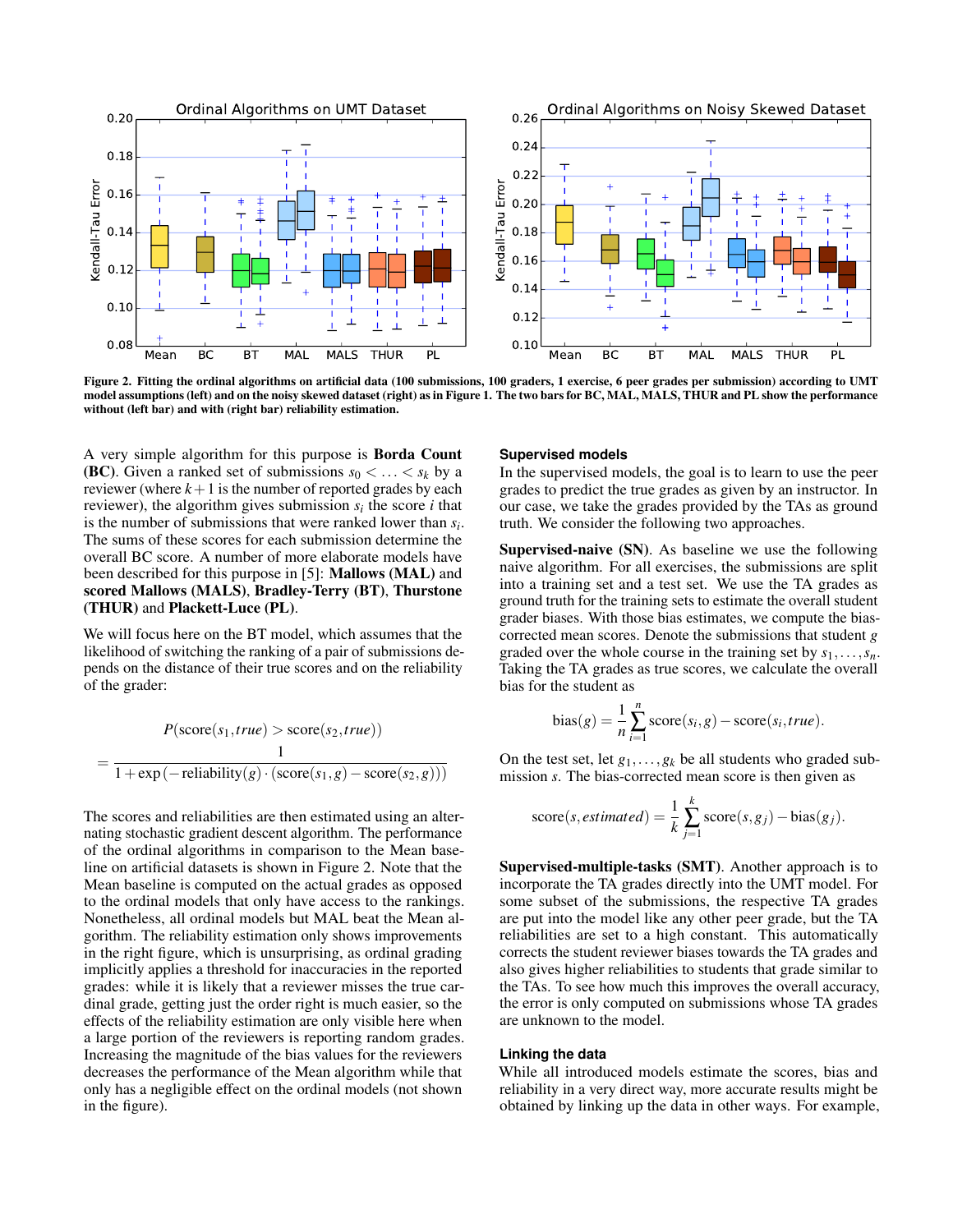

<span id="page-4-0"></span>Figure 3. TA grades compared to mean peer grades. Left: Smoothed and rescaled score histograms for three selected exercises. Right: Overview of all submissions and their grades. Each circle depicts one submission with its position indicating the TA score and mean peer grade (jitter added to avoid clustering due to different scales). If the TAs and students fully agreed on the scores, all circles would lie on the indicated diagonal.

it stands to reason that students with higher grades on their own homework submissions are likely to be more reliable at grading than students with lower grades. One may even take it a step further by making the homework scores dependent on their grading reliability in order to motivate them to put more effort into the peer grading. Another example is that better performing students might have higher standards when grading other submissions, effectively resulting in a negative bias.

Assuming the data shows strong correlations in this regard, there are several ways to incorporate these additional ties into the model. A very simple approach is fitting a linear function between the own homework scores to the bias/reliability and to use that in the computation of the final grades. Using UMT, one can also build a hybrid model by scaling the estimated reliability with the output of the linear function that takes the own score as input. Such approaches have been shown to improve the model accuracy, see e.g. [\[4,](#page-9-2) [3\]](#page-9-9). We will study these correlations in our dataset and analyze whether they can be used to improve the score estimates.

#### **OUR DATASET AND ITS ANALYSIS**

#### **AD data: first observations**

We will begin with an overview over the raw data. To be able to compare performances across different exercises, we rescale the scores of each exercise to lie in the interval  $[0,1]$ . A different standardization of shifting and rescaling the scores to have mean 0 and variance 1 (z-scores) leads to very similar results. To get a first impression of our data, consider the plots on the left in Figure [3.](#page-4-0) In each panel, the figure shows histograms of scores for a particular exercise. These already show a number of interesting points. Not very surprisingly, we see that self grades are often higher than peer grades, which in turn tend to be higher than the grades given by the TAs. For some of the exercises, it looks like the peer grade histograms are "shifted versions" of the TA histograms but this is not always

the case. To the contrary, sometimes the overall characteristics and shapes of the histograms are quite different. In general the scores do not seem to be normally distributed. The first obvious reason is that the scores are bounded to a fixed interval which can lead to several artifacts. The score distributions are often skewed, for example when the exercise was easy and many students got full marks for their submission. In many cases the score distribution is clearly bi- or multi-modal: this can arise if a large number of students solved only part of the exercise whereas others solved it completely.

A second aspect illustrated in Figure [3](#page-4-0) (right) visualizes the relationship between TA grades and peer grades for individual submissions. While the tendency of peer grades generally being higher than the TA grades is again evident here, we can also see quite a number of submissions that received a score of 0 by TAs but moderate to large scores by peers. Looking into the corresponding submissions reveals that a typical reason is a wrong solution to the exercise where many reviewers miss the error and give full marks instead. We can also see in the figure that there is a large number of submissions with full TA grades but slightly lower peer grades. This happens because it is simply unlikely for all 6 peer grades to be full scores and a single lower grade will drag down the mean value.

On a more abstract level, the figure reveals that the "sources of error" for a grader are not only a bias due to different taste or different levels of strictness as suggested in the probabilistic models, but also a serious lack of understanding or information. This is problematic for statistical algorithms: if a submission gets high scores by most peer graders, there is no way to know whether this is really justified because the given solution is correct or whether the reason is that all peer graders have overlooked a crucial mistake in the submission. On the other hand, it is hard to detect cases of otherwise reliable graders getting a score completely wrong, in particular in the realistic scenario where only few grades are given for each submission.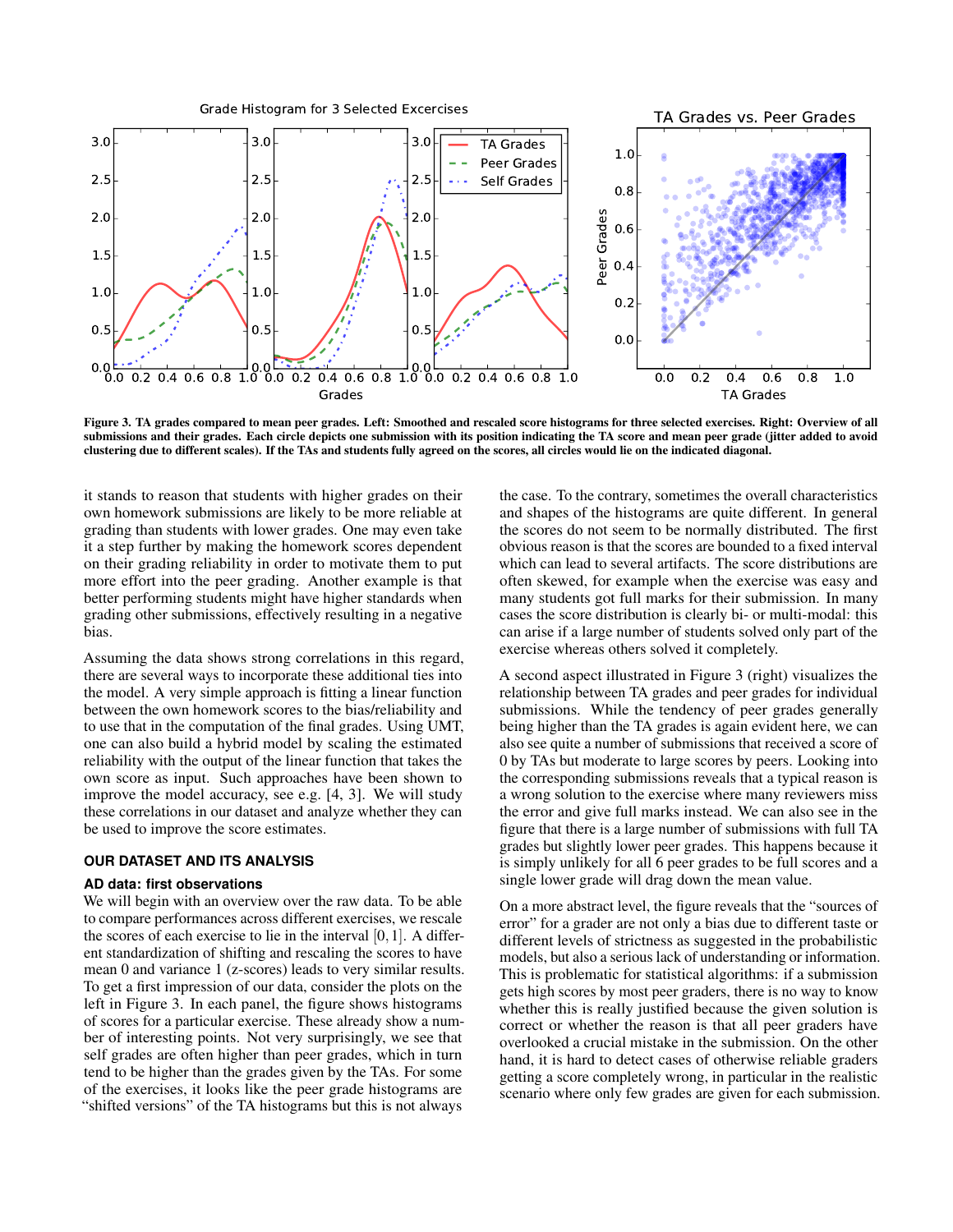

<span id="page-5-1"></span>Figure 4. Comparing the performance of the ordinal models without reliability estimation on the AD dataset with the mean algorithm as baseline. The exercises on the x-axis are sorted by the error of the mean algorithm. In exercises 61 and 62 (green), each student reported 5 instead of 2 peer grades. Exercises 51 and 52 (red) were graded ordinally, so the BC algorithm is used as a baseline instead of the mean.

#### **Fitting the models to the data**

We analyze our data using the introduced models. In the unsupervised scenario, we simply take all grades, fit the models, and estimate a "true score". Note that in the unsupervised setting, we cannot optimize the model to fit any ground truth (such as the TA grades). If the histogram of peer grades is shifted with respect to the TA grades<sup>[2](#page-5-0)</sup>, there is no way for an unsupervised model to correct for this. Hence, comparing the estimated true scores to TA scores by any loss function that compares the scores directly, such as the  $L_2$  error, might be dominated by the overall bias shift. To cover for this, we use the Kendall- $\tau$  rank correlation as a second error measure.

The hyperparameters of the models are chosen as follows. The parameters  $\mu_{score}$ ,  $\sigma_{score}^2$  and  $\sigma_{bias}^2$  for UST and UMT only control the strength of regularization and were found to have little to no impact on the overall accuracy. The reliability parameters  $\alpha$  and  $\beta$  control whether the model gives all students a similar reliability or fits them to a large variety of reliability values. In our evaluations, we use the sample mean and variance of the given peer grades for each exercise to set  $\mu_{score}$  and  $\sigma_{score}^2$  and fix the remaining hyperparameters at  $\sigma_{bias}^2 = 1/36$ ,  $\alpha = 3$  and  $\beta = 1/30$ . For BT, we again use the sample mean and variance as priors and choose  $\alpha = 10$ ,  $\beta = 2$ for the reliability. Note that in the exercise sheet where we applied the pure ordinal setting, students only report rankings of submissions, so sample mean and variance are unknown there. In that case, the parameters can be chosen arbitrarily to control the distribution of the resulting scores.

## **Analysis of unsupervised models**

We will begin with a comparison of the **ordinal algorithms** (For this section, the implementation provided by [\[5\]](#page-9-4) was used.) A plot of the algorithm performance on each individual exercise is shown in Figure [4.](#page-5-1) In our case study we usually collected numeric grades – only their induced rankings are fed into the ordinal algorithms. For that reason, we again use

the Mean algorithm as baseline. Exercises 51 and 52 are an exception to that, as we collected the grades in an ordinal fashion there, so we use the simple BC algorithm as baseline for those two exercises. With the exception of Mallow's model, all ordinal algorithms perform very similarly. In particular, using only the peer grades they all perform worse than the mean algorithm by a significant margin. The difference is smaller when the peer and self grades are combined, as there are significantly more pairwise comparisons in this dataset which helps the ordinal models. Adding the reliability estimation to the models curiously increased the Kendall- $\tau$  errors in most exercises by 0.01-0.03 (not shown in the figure). On the exercises 61 and 62, we asked each student to grade 5 other submissions instead of 2. The effect is visible on the peer grades, as the performance of the ordinal algorithms is substantially better on those tasks, strengthening the point that ordinal models inherently need more grades to match the performance of cardinal algorithms.

As a further experiment, we collected the grades in an ordinal fashion in exercises 51 and 52. Much to our surprise, the embarrassingly simple approach of the BC algorithm yields no worse results than the rankings of the more complex ordinal algorithms on exercise 51 and even beats them on exercise 52. This could imply that more complicated models are not needed for ordinal peer grading. Additionally, we can see that the performance of the ordinal algorithms on exercises 51 and 52 is rather bad in general. One reason for this might be the grading behavior of the students in ordinal tasks. Many students reported that they made less of an effort for ordinal peer grading than for cardinal peer grading because they considered it easier to quickly come up with a ranking than to report absolute grades. We believe that this might be a serious drawback of collecting peer grades in an ordinal fashion. If students do not look at the details of a submission, it is unlikely that the overall grading performance improves over cardinal grading.

Figure [5](#page-6-0) shows the results of the cardinal models on our AD dataset along with BT representing the ordinal models.

<span id="page-5-0"></span><sup>&</sup>lt;sup>2</sup>See e.g. in the third panel of Figure [3](#page-4-0) (left).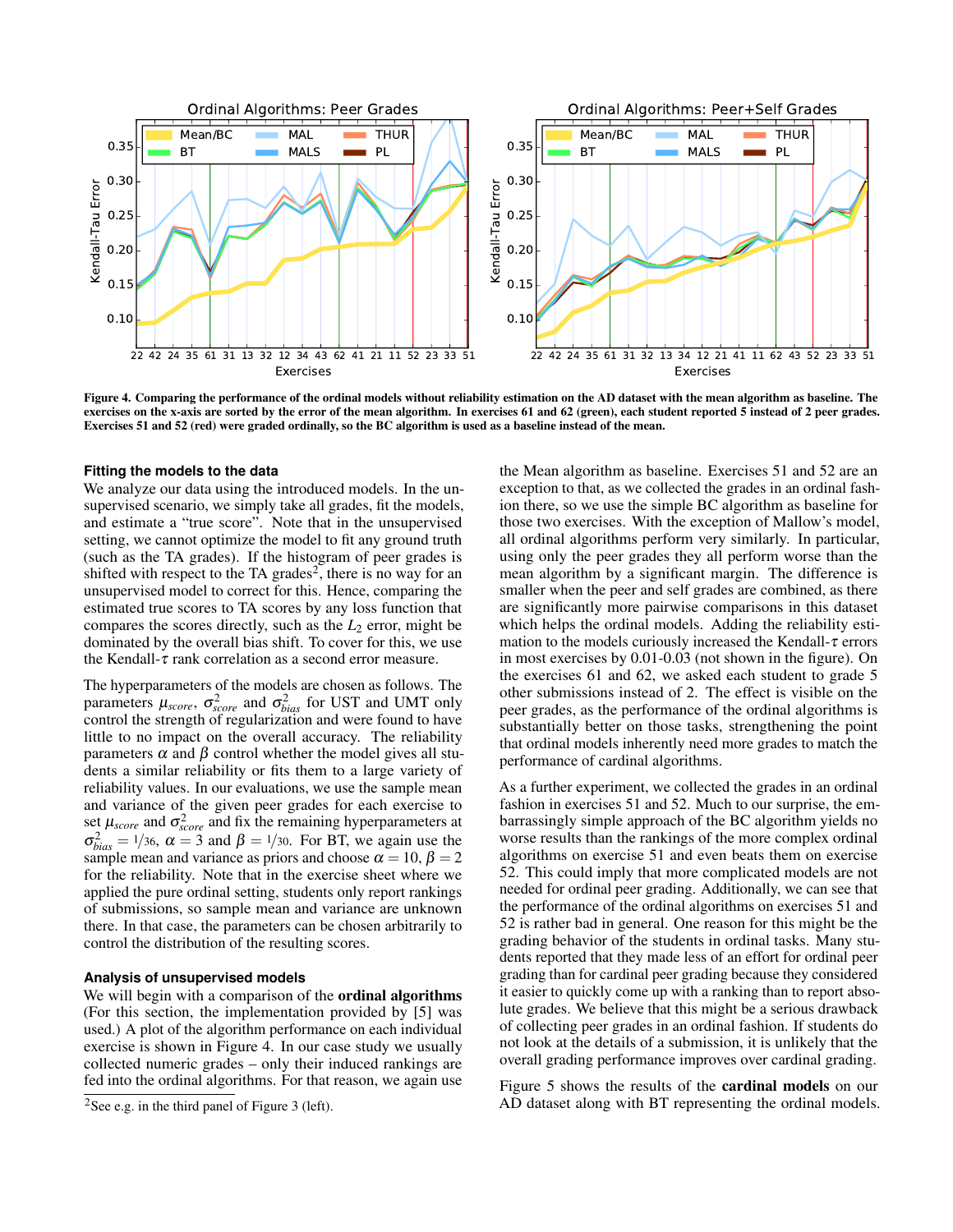

<span id="page-6-0"></span>Figure 5. Fitting cardinal models to our AD data. The box plots show the *L*<sup>2</sup> errors (top) and Kendall-τ errors (bottom) with respect to the TA grades of each exercise over the whole semester. In each panel, the three groups refer to the data that was used to fit the models: the 3 self grades only, the 6 peer grades, or both together.

Note that BT cannot be run exclusively on the self assessment grades, as each student only graded one submission which does not imply any ranking. As opposed to the results on the artificial data in Figure [1](#page-2-0) where the model-based approaches clearly outperform the baseline, we can now see that UST and UMT provide no improvement over the simple mean. This finding is disappointing and contradictory to the results in the literature. We will discuss possible explanations for this behavior in the following section.

**Why do the models provide no improvements over mean?** Amount of data. We have about 6 peer grades and 3 self grades per submission, collected over 19 exercises. Each student submitted around 57 grades in total. The results on artificial datasets as well as other studies on peer grading suggest that this should be enough to get a reasonably reliable estimate. A lack of data is not the problem here.

Model assumptions mismatch. As seen above, our data usually does not satisfy the model assumptions (normal distributions, etc). However, experiments with artificial data whose distributions do not agree with the model assumptions show that the model typically still works reasonably well. We do not believe that the model mismatch is the major source of the problem.

Model fitting. We set the hyperparameters as described above, though in our experiments, we found that the models are not sensitive to the choice of the hyperparameters. The actual model fitting was done with the EM algorithm. [\[4\]](#page-9-2) reported that the results of the EM algorithm are almost equal to the ones of Gibbs sampling. Furthermore, simulations with a number of different artificial datasets resulted in consistent estimates for the score, bias and reliability values.

TAs as baseline. We evaluate our errors against the TA grades, that is we consider the scores or orderings given by the TA grades as ground truth. However, these grades have been given by 6 different TAs, so the variance within these grades might make them unsuitable to serve as ground truth (in the extreme case, if we compared against random grades, then none of the models would outperform the others). We first study this effect with artificial experiments. Consider the setting in Figure [1,](#page-2-0) but we now add noise to the true grades before computing the errors (we use Gaussian noise with standard deviation 0.05). The results can be seen in Figure [6](#page-7-0) (right). They still look similar to the original results in Figure [1,](#page-2-0) just the overall performance worsened slightly due to the noise. In particular, the UST and UMT models still considerably outperform the mean estimate. This is even the case if we use an unrealistically large standard deviation for the noise, say 0.2.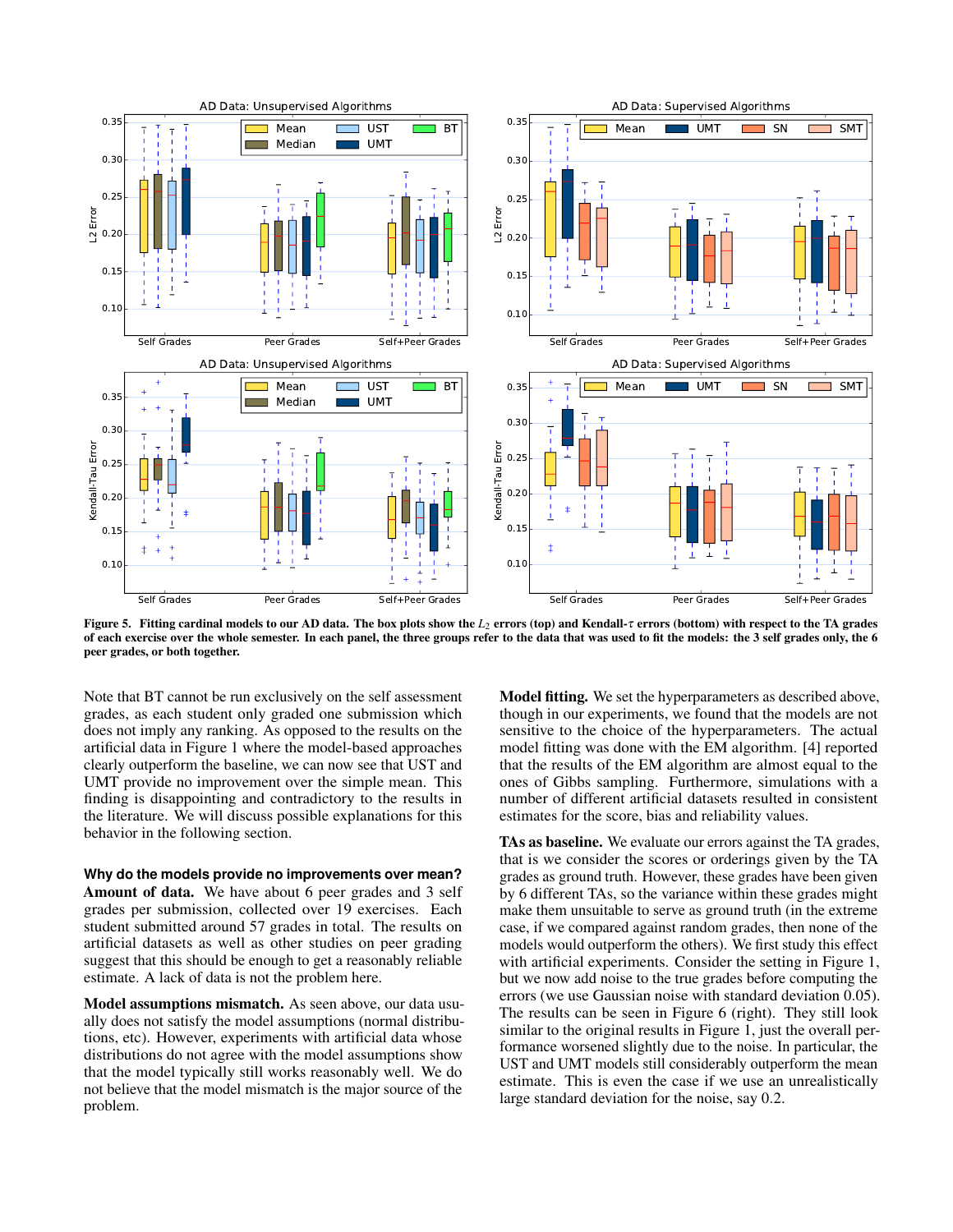

<span id="page-7-0"></span>Figure 6. Analyzing the effect of using several TAs as baseline. Left: Smoothed histograms of all given grades by the TAs and students. Right: Box plots in the same setting as in Figure [5](#page-6-0) (top right), but with white noise added for the evaluation step to simulate the effect of using several TAs: errors were computed against noisy true grades (independent Gaussian noise  $\mathcal{N}(0,0.05^2)$ ).

As a next step, we look at our actual data to evaluate the consistency among the TA grades in comparison to the consistency among the peer grades. Due to constraints during data collection, we did not have the possibility to conduct an extensive experiment to compare the grading performance of the TAs with each other. Instead, we consider the following evaluations. We first compare the average reported grade of the TAs to the average grades given by the student reviewers. As can be seen in Figure [7](#page-8-0) (left), the TAs have a very low bias amongst each other, in particular it is much lower than the biases amongst the students. Next, we look at the overall histograms of all given grades by each TA, see Figure [6](#page-7-0) (left). There is little variance amongst the TA histograms, in particular compared to the variance in the peer histograms. All in all it looks like the TAs grade reasonably consistently, so we believe that the use of different TA grades as ground truth cannot be the major reason for the lack of improvement of the probabilistic models over the simple baseline.

Bias vs. reliability. As seen in Figure [7](#page-8-0) (mid, right), the overall biases are not very large, only few exceed an absolute value of —0.1—. On the other hand, the variance in reporting grades is quite high. More than half the students reported grades that deviate from the mean peer grades with a standard deviation of at least 0.14 (a variance of roughly 0.02). To gain some intuition on the values, note that a student who theoretically always reported the same score 0.72 for all submissions (the overall mean peer grade on all exercises together) would end up with a variance of 0.05.

It was reported by [\[4\]](#page-9-2) that more than 90% of UST's improvements are due to the fact that the model-based approaches correct for the bias, an effect that we also confirmed on artificial data. However, in our AD data, the errors induced by low reliabilities dominate the errors due to bias. This may be part of the reason why the models do not perform well here.

Sources of grading error. As discussed above, reasons for differences in grading behavior are not only that people have

"different tastes" or are "differently strict". Rather, it is often the case that graders make serious errors due to lack of information or lack of understanding in the topic. This problem is bound to come up when using peer grading in a course such as algorithms and data structures and might be much less of an issue when grading is used to evaluate project reports [\[5\]](#page-9-4) or design questions [\[2\]](#page-9-1).

To check whether the model-based algorithms improve if we just use "easy-to-grade" exercises, we selected a number of exercises where the errors were low, indicating that the students had no difficulties in grading the submissions. We found that even in this scenario, the model-based algorithms do not perform better than the mean. This may be due to the fact that in easy-to-grade exercises, the mean algorithm does a good enough job at eliminating the different biases or reliabilities, so there is not much room left for improvements. Similarly, if we just train on "difficult-to-grade" exercises, we do not find an improvement of model-based algorithms compared to the mean. The reason is that in this scenario, the errors are dominated by the submissions that are graded totally wrong by a large number of students, so none of the algorithms can do a good job.

Unmotivated students. One might suspect that some proportion of students tried to get away with minimal effort and produced grades that are pretty much random. However, looking closely into the data reveals that we only had a very small number of these students, so the models should succeed at giving them low reliabilities and lead to a better performance.

### **Analysis of supervised models**

Considering the results for the supervised learning models in Figure [5,](#page-6-0) we see a similarly disappointing picture: the supervised models do not improve over the simple mean estimator. While the Kendall- $\tau$  errors do not change much compared to the unsupervised models, the variance in  $L<sub>2</sub>$  errors over different tasks gets smaller. This is an effect of calculating the student reviewer bias values against the TA grades which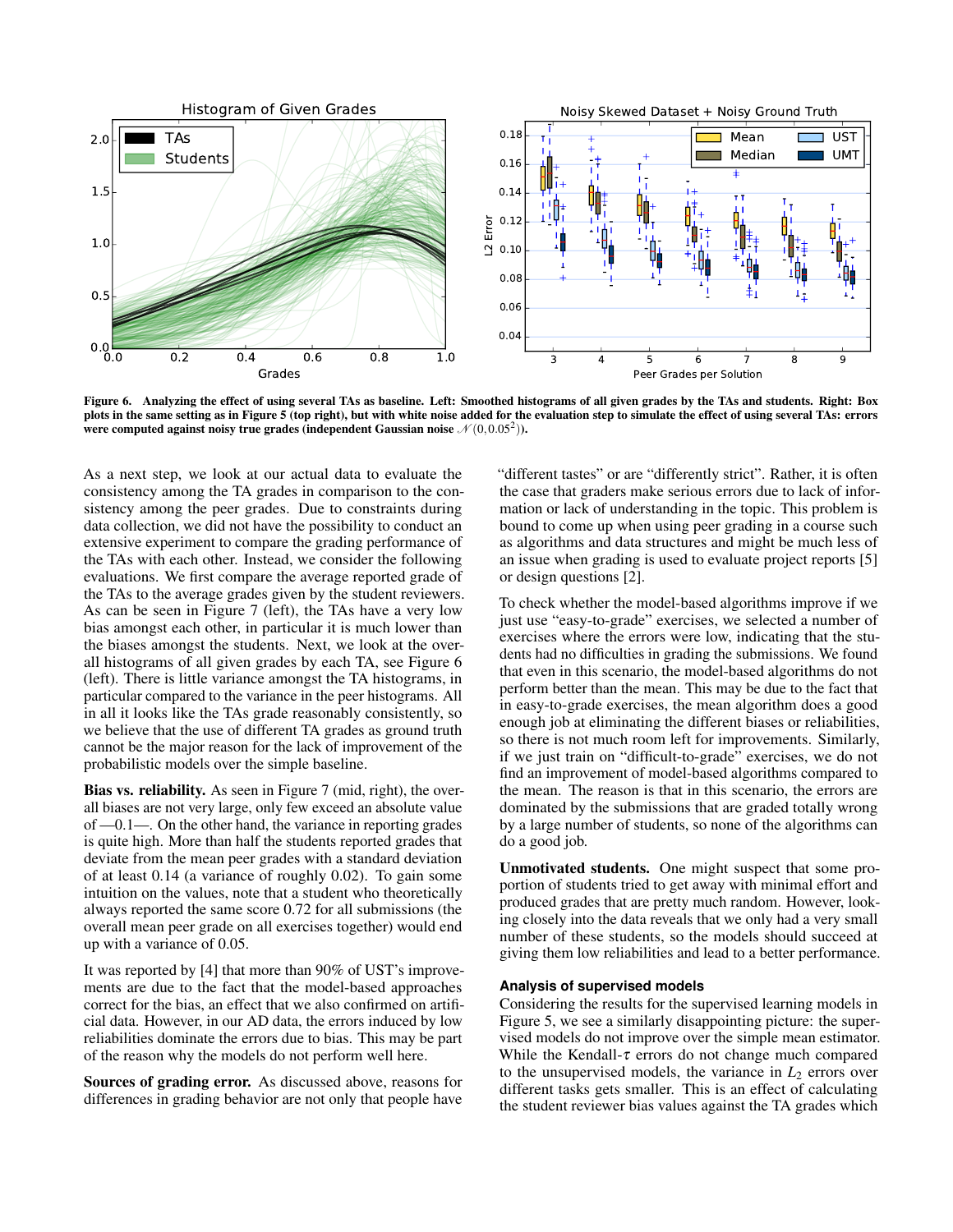

<span id="page-8-0"></span>Figure 7. Left: Histogram depicting the mean of all peer grades that each student (and TA) reported over the course of the semester. Mid, right: For each student and all exercises, the deviations of the student's reported grade from the mean of all other grades for the same submissions are calculated. The sample mean of those deviations is the reviewer bias while the sample variance is similar to the inverse of the reliability in the UST and UMT models.

improves the overall error in tasks that have a very high error and overfits in tasks that were graded well by most students in the first place. All in all, supervision does not seem to have a significantly positive effect on the performance of our algorithms.

#### **Analysis of further correlations in the data**

To see whether we can meaningfully improve the performance of the models, we first check the correlation between the mean homework performance and the overall bias or mean deviation of the students' reported grades compared to the TA grades. For bias, we use the same formula as in the SN model. The mean deviation for a student *g* is likewise calculated on all reported grades  $s_1, \ldots, s_k$  over the whole course in relation to the TA grades score(*s*,*true*) as

$$
\frac{1}{k}\sum_{i=1}^{k} |(\text{score}(s_i, g) - \text{bias}(g)) - \text{score}(s_i, true)|.
$$

The homework performance and the bias of the students are only weakly correlated with an  $r$ -value<sup>[3](#page-8-1)</sup> of  $-0.22$ , i.e. students with higher grades on their own submissions tend to report lower grades. However, this is not due to better students being stricter or having higher standards but rather because better students are more likely to find flaws in the submissions and therefore report lower grades on average. While the former would necessitate a correction, this would punish students for doing a good job at finding large mistakes and results in a worse overall performance concerning grade accuracy.

The correlation between the mean deviation and the homework grades is even weaker at an *r*-value of only −0.10, indicating a marginally higher agreement between well performing students and the TAs. A possible explanation for the low correlations is the fact that students handed in submissions in

groups which means that the scores of each student do not necessarily reflect their knowledge on the topic. A more personal measure is given by the exam that was written at the end of the course. First, we note that the exam grades and the mean homework grade for the students are correlated with an *r*-value of 0.28, a rather low value. Taking the exam grades instead of the mean homework grade, the correlation with the bias is now slightly higher at  $r = -0.26$  while the mean deviation is correlated with the exam grades at  $r = -0.28$  which is much stronger than the correlation with the homework scores.

We incorporate the exam grades as a measure of reliability into the model using both mentioned approaches. To use the exam grades directly as the (constant) reliability for each student in the UMT model, we simply scale them to lie in the range [0,150], resulting in a distribution similar to the Gamma-distribution for the estimated reliability in UMT. For the second approach, we estimate the reliability as usual in UMT but then multiply these values with the normalized exam grades (exam grade divided by mean exam grade). Both approaches yield similar results that are only marginally better than UMT. It seems that using the exam grade for the reliability compensates for some of the error that UMT introduces but still fails to significantly improve over a simple mean.

#### **CONCLUSIONS**

We have mixed feelings towards peer grading after evaluating all the data collected in our algorithms and data structures course. The positive point of view is that even though peer grades tend to be more optimistic than TA grades, the size of this effect is not very large. The peer grades give a reasonably informed picture of the true grades. For this reason, using simple estimates such as the mean grade is competitive to more elaborate model-based algorithms. From an application point of view this finding is helpful: an easy to understand mechanism such as a simple mean is more acceptable to students than a complicated model when it comes to generating their final grades.

<span id="page-8-1"></span><sup>3</sup>Pearson product-moment correlation coefficient.